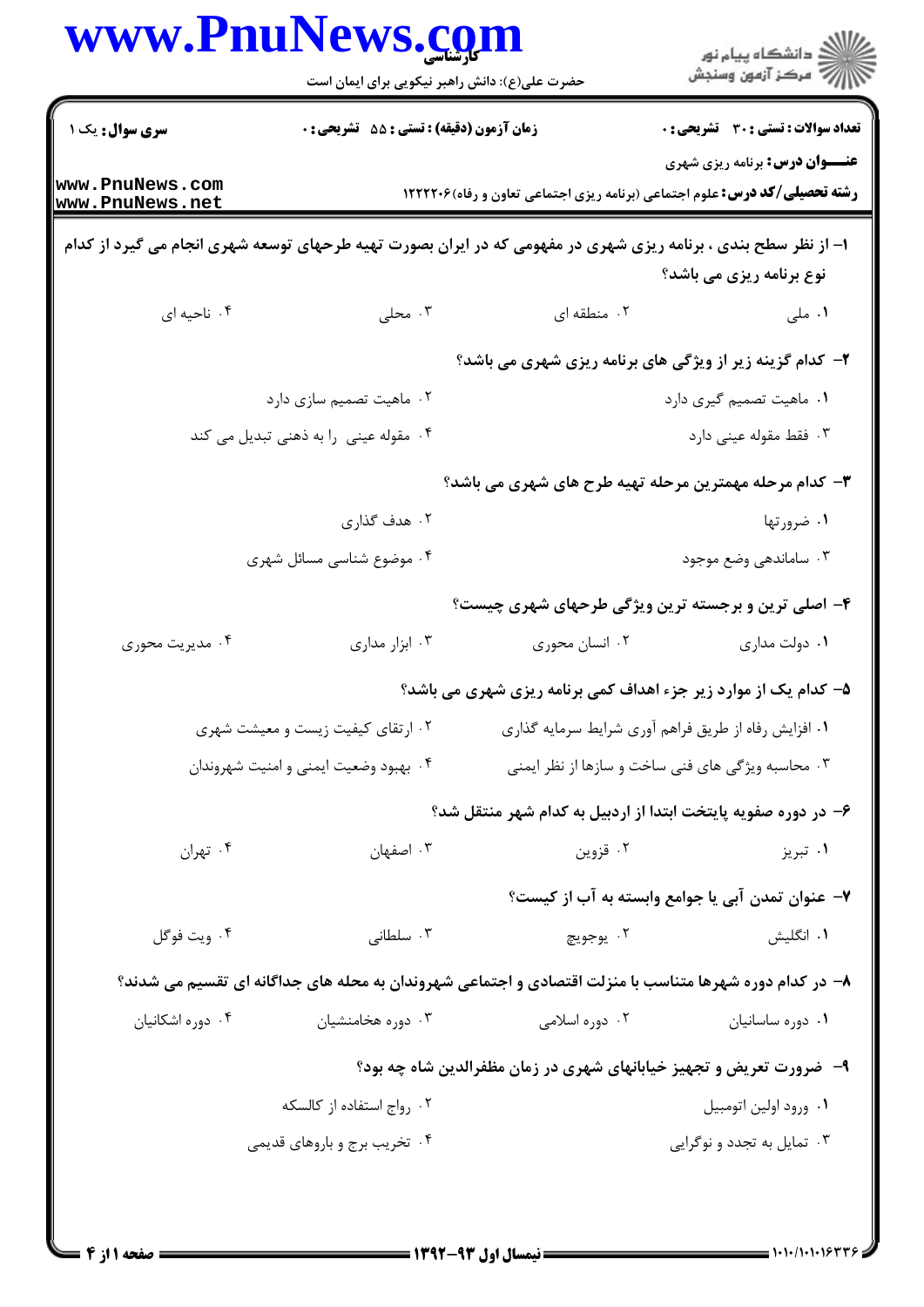## كارشناسي **[www.PnuNews.com](http://www.PnuNews.com)**

|                                    | حضرت علی(ع): دانش راهبر نیکویی برای ایمان است                                                   |                                | ِ<br>∭ دانشڪاه پيام نور<br>∭ مرڪز آزمون وسنڊش                                                                              |
|------------------------------------|-------------------------------------------------------------------------------------------------|--------------------------------|----------------------------------------------------------------------------------------------------------------------------|
| <b>سری سوال : ۱ یک</b>             | <b>زمان آزمون (دقیقه) : تستی : 55 تشریحی : 0</b>                                                |                                | <b>تعداد سوالات : تستی : 30 ٪ تشریحی : 0</b>                                                                               |
| www.PnuNews.com<br>www.PnuNews.net |                                                                                                 |                                | <b>عنـــوان درس:</b> برنامه ریزی شهری<br><b>رشته تحصیلی/کد درس:</b> علوم اجتماعی (برنامه ریزی اجتماعی تعاون و رفاه)۱۲۲۲۲۰۶ |
|                                    |                                                                                                 |                                | ∙ا− نقطه اصلی در شکل گیری انقلاب مشروطیت کدام عامل زیر بوده است؟                                                           |
|                                    | ۰۲ شکست ارتش ایران از روسها                                                                     |                                | ۰۱ قراردادهای گلستان و ترکمنچای                                                                                            |
|                                    | ۰۴ حکومت استبدادی قاجار                                                                         |                                | ۰۳ تاسيس دارالفنون                                                                                                         |
|                                    |                                                                                                 |                                | 11– تاسیس کدام نهاد نخستن اقدام برای نهادیه کردن مدیریت شهری در کشوربود؟                                                   |
| ۰۴ وزارت کشور                      | ۰۳ ژاندارمری                                                                                    | ۰۲ بلديه                       | ۰۱ شهربانی                                                                                                                 |
|                                    |                                                                                                 |                                | <b>۱۲</b> - عطاس به چه کسی گفته می شد؟                                                                                     |
|                                    | ۰۲ گزمه                                                                                         |                                | ۰۱ پلیس شخصی                                                                                                               |
|                                    | ۰۴ کارگزاران زیر دست داروغه                                                                     |                                | ۰۳ داروغه                                                                                                                  |
|                                    |                                                                                                 |                                | ۱۳– احداث خیابانها در دوره پهلوی اول از شیوه کدام شهرساز الهام گرفته بود؟                                                  |
| ۰۴ هاسمان                          | ۰۳ اشتان                                                                                        | ۰۲ هاوارد                      | ٠١ كاميولوزيته                                                                                                             |
|                                    |                                                                                                 |                                | ۱۴- تصویب طرحهای جامع و تفصیلی بر عهده کدام نهاد می باشد؟                                                                  |
|                                    | ۰۲ شهرداری                                                                                      | ۰۱ شورای عالی شهرسازی و معماری |                                                                                                                            |
|                                    | ۰۴ وزارت کشور                                                                                   |                                | ۰۳ وزارت راه و شهرسازی                                                                                                     |
|                                    |                                                                                                 |                                | ۱۵– کدامیک از موارد زیر از وظایف دفاتر فنی استانداریها است؟                                                                |
|                                    |                                                                                                 |                                | ۰۱ تهیه طرحهای هادی شهرهای کوچک که از تبدیل روستاها بوجود آمدند                                                            |
|                                    |                                                                                                 |                                | ۰۲ ساخت و ساز مسکن در نقاط روستایی                                                                                         |
|                                    |                                                                                                 |                                | ۰۳ موضوع شناسی مسائل شهرهای کوچک                                                                                           |
|                                    |                                                                                                 |                                | ۰۴ اجرای پروژه های ساخت ساختمانهای دولتی                                                                                   |
|                                    | ۱۶- تهیه طرح جامع برای شهرهای بزرگ در کدام برنامه عمرانی در دهه ۴۰ در دستور کار دولت قرار گرفت؟ |                                |                                                                                                                            |
| ۰۴ برنامه اول                      | ۰۳ برنامه چهارم                                                                                 | ۰۲ برنامه سوم                  | ۰۱ برنامه دوم                                                                                                              |
|                                    |                                                                                                 |                                | ۱۷– تاکید عمده طرح های هادی بر کدامیک از موارد زیر می باشد؟                                                                |
|                                    | ۰۲ توجه به روستاهای واقع در حریمهای شهری                                                        |                                | ٠١ مشخص شدن انواع كاربريها                                                                                                 |
|                                    | ۰۴ آراستگی خیابانهای اصلی                                                                       |                                | ۰۳ تعریف نیازهای کالبدی و تاسیساتی شهرها                                                                                   |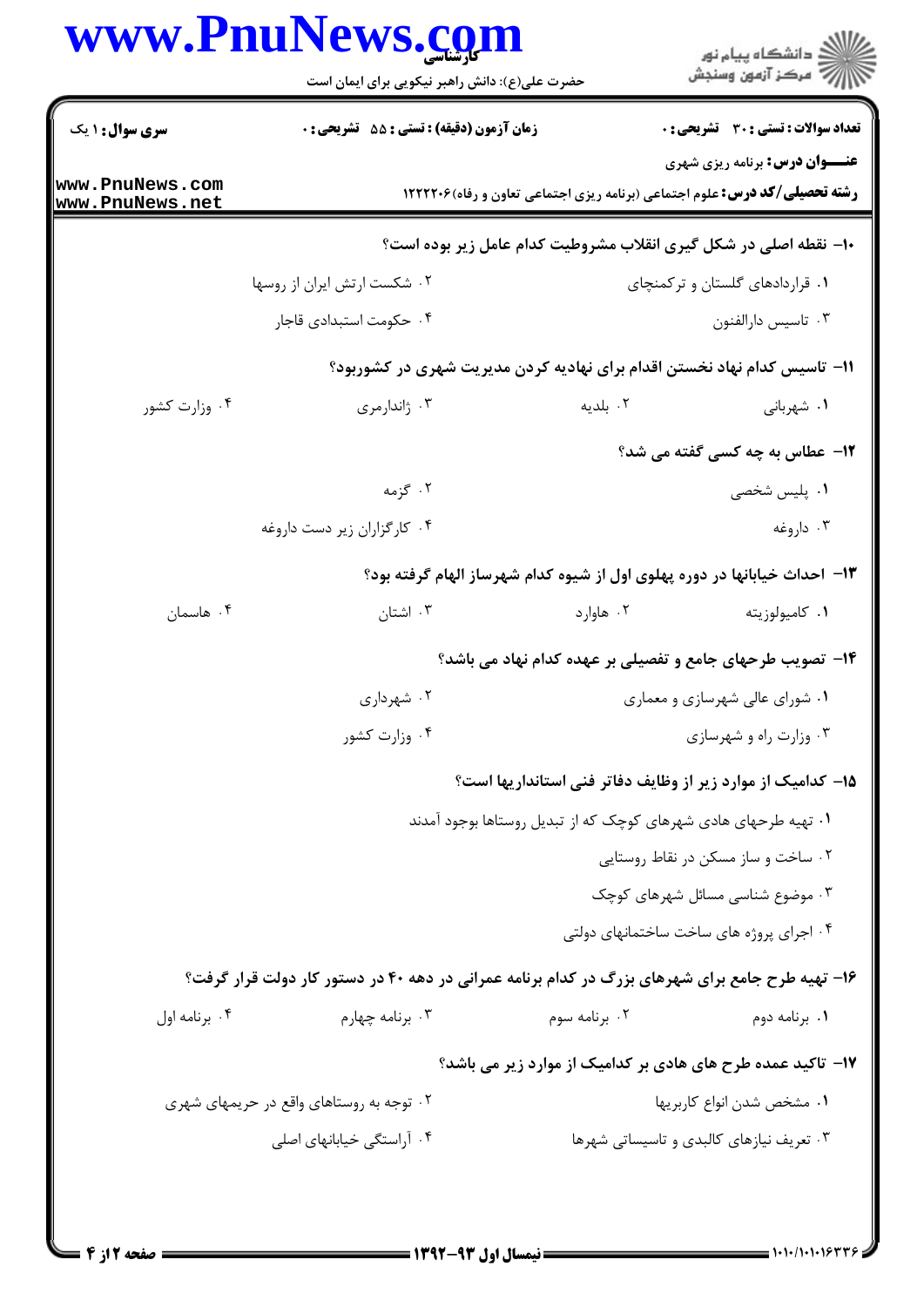|                                    | www.PnuNews.com                                                                                             |                     | ِ<br>∭ دانشڪاه پيام نور<br>∭ مرڪز آزمون وسنڊش                                                                              |  |
|------------------------------------|-------------------------------------------------------------------------------------------------------------|---------------------|----------------------------------------------------------------------------------------------------------------------------|--|
|                                    | حضرت علی(ع): دانش راهبر نیکویی برای ایمان است                                                               |                     |                                                                                                                            |  |
| سری سوال: ۱ یک                     | زمان آزمون (دقیقه) : تستی : 55 آتشریحی : 0                                                                  |                     | <b>تعداد سوالات : تستی : 30 - تشریحی : 0</b>                                                                               |  |
| www.PnuNews.com<br>www.PnuNews.net |                                                                                                             |                     | <b>عنـــوان درس:</b> برنامه ریزی شهری<br><b>رشته تحصیلی/کد درس:</b> علوم اجتماعی (برنامه ریزی اجتماعی تعاون و رفاه)1۲۲۲۲۰۶ |  |
|                                    |                                                                                                             |                     | ۱۸– در کشور طرحهای تفصیلی بیشتر در اجرای کدام نوع پروژه ها موفق ترند؟                                                      |  |
|                                    | ۰۲ حفظ حریمهای طبیعی                                                                                        |                     | ۰۱ احداث معابر                                                                                                             |  |
|                                    | ۰۴ اعمال ضوابط بر ساخت و سازهای شهری                                                                        |                     | ۰۳ رسیدن به سرانه استاندارد                                                                                                |  |
|                                    | ۱۹- فضاهای خاص برای احداث پارکینگ، زمین بازی، پارکهای محله ای کودکان جزء وظایف کدام نوع طرح شهری می باشد؟   |                     |                                                                                                                            |  |
|                                    |                                                                                                             |                     |                                                                                                                            |  |
|                                    | ۲. طرح جامع                                                                                                 |                     | ٠١ طرح تفصيلي                                                                                                              |  |
|                                    | ۰۴ طرح بهسازی و نوسازی                                                                                      |                     | ۰۳ طرح ساماندهی                                                                                                            |  |
|                                    |                                                                                                             |                     | +۲- طرح نواب تهران از کدام نوع طرح های شهری می باشد؟                                                                       |  |
|                                    | ۰۲ طرح ساماندهی                                                                                             |                     | ٠١ طرح بهسازي بافت قديم                                                                                                    |  |
|                                    | ۰۴ طرح تفصیلی                                                                                               |                     | ۰۳ طرح جامع                                                                                                                |  |
|                                    |                                                                                                             |                     | <b>۲۱</b> - کدامیک از گزینه های زیر از پیامدهای منفی طرحهای آماده سازی می باشد؟                                            |  |
|                                    | ۰۲ کاهش مقطعی بهای زمین در شهرها                                                                            |                     | ۰۱ اجرای نوعی شهرسازی نظام مند در حاشیه شهرها                                                                              |  |
|                                    | ۰۴ تخلیه محله های قدیم شهر                                                                                  |                     | ۰۳ افزایش میزان مداخله دولت در امر زمین و مسکن                                                                             |  |
|                                    | ۲۲– طبق مصوبه شورای عالی شهرسازی و معماری تا پایان ۱۳۷۱ شهرهای جدید در چه فاصله ای از شهرهای جدید مکان یابی |                     | شده اند؟                                                                                                                   |  |
| ۰۴ تا ۷۰ کیلومتر                   | ۰. ۲۰ تا ۵۰ کیلومتر                                                                                         | ۲۰ ۲۰ تا ۶۰ کیلومتر | ۰۱ ۱۵ تا ۸۰ کیلومتر                                                                                                        |  |
|                                    | ۲۳– کدامیک از طرحهای زیر رهنمودی برای تهیه طرحهای کالبدی منطقه ای و محلی است؟                               |                     |                                                                                                                            |  |
| ۰۴ طرح أمايش سرزمين                | ۰۳ طرح اسکان نود                                                                                            | ۰۲ طرح جامع سرزمین  | ٠١ طرح جامع شهرستان                                                                                                        |  |
|                                    | ۲۴- الگوی کدام کشور شاهدی برای تبیین دخالت وزارت راه و شهرسازی در تهیه طرح کالبدی ملی در سال ۱۳۶۸ معرفی شد؟ |                     |                                                                                                                            |  |
| ۰۴ آلمان                           | ۰۳ فرانسه                                                                                                   | ٠٢ لهستان           | ٠١ انگلستان                                                                                                                |  |
|                                    |                                                                                                             |                     | ۲۵- مجری تهیه طرح تفصیلی شهر تهران کدام نهاد زیر است؟                                                                      |  |
|                                    | ۰۲ وزارت راه و شهرسازی                                                                                      |                     | ۱. شهرداری                                                                                                                 |  |
|                                    | ۰۴ کمیته های فنی دفاتر فنی                                                                                  |                     | ۰۳ شورای عالی شهرسازی و معماری                                                                                             |  |